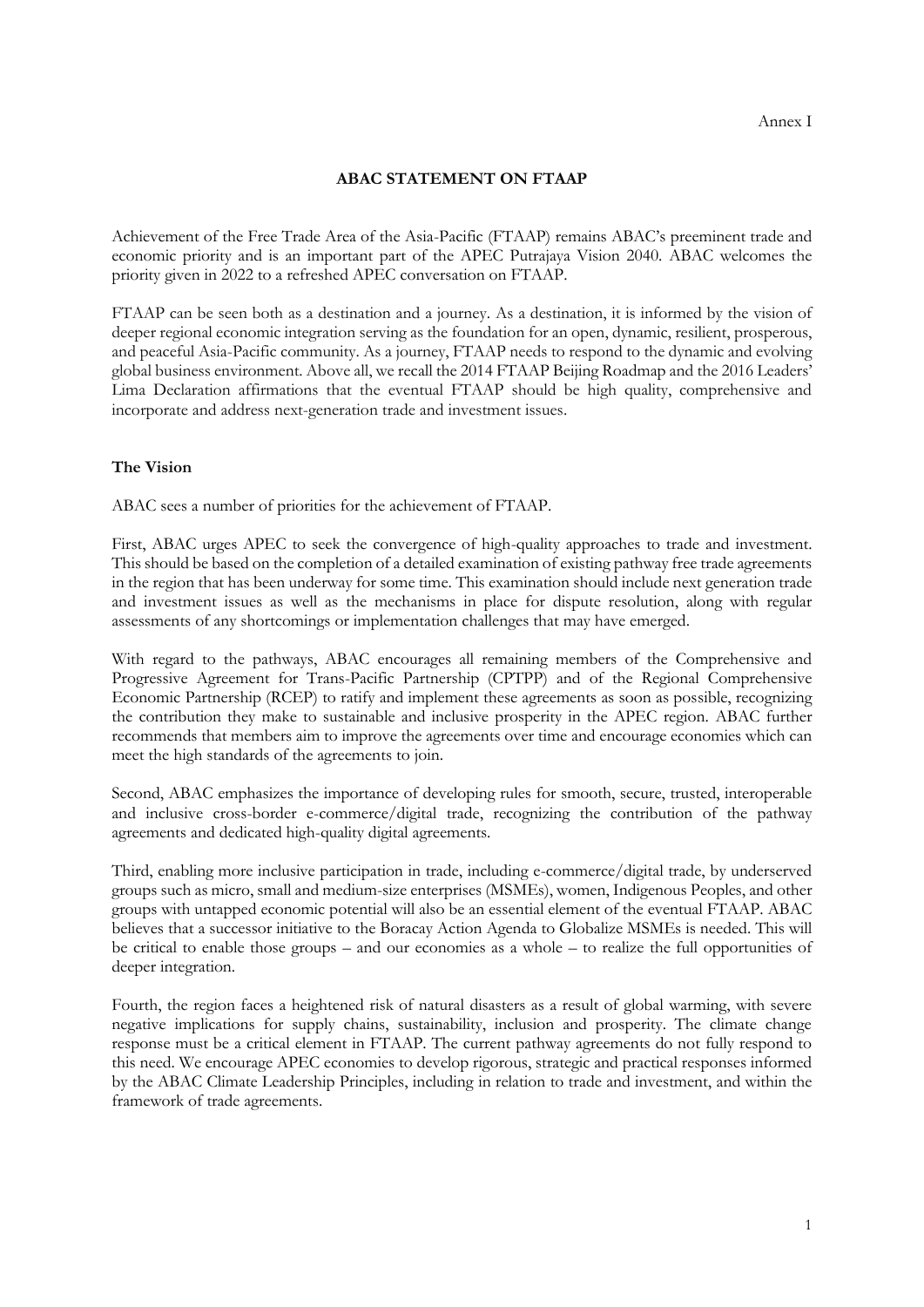To achieve FTAAP, APEC economies should:

- build on and improve the quality of pathway trade agreements and other regional economic integration undertakings in the region by pursuing convergence around the approaches that work best in these agreements and by addressing any implementation issues or other shortcomings that may have emerged through regular assessment;
- encourage remaining CPTPP and RCEP members to ratify and implement the agreements, while encouraging new entrants which can meet the high standards of these agreements;
- develop by consensus high-quality rules in new areas including digital trade and other next generation trade and investment issues drawing, where appropriate, from the pathway agreements and dedicated, high quality digital agreements;
- enable economic inclusion and expand economic benefits by actively reducing barriers and building the capacity of MSMEs, women-led businesses, and those of other underserved groups in global supply chains and trade; and
- advance trade policy approaches to respond more effectively to climate change informed by the ABAC Climate Leadership Principles, including in relation to trade and investment, and within the framework of trade agreements.

## **The Journey**

Businesses and communities cannot afford to wait twenty years for the full realization of FTAAP. Progress towards an eventual FTAAP should be made through a process of gradual accretion of smaller elements that serve as building blocks for the evolving trade and investment architecture. These elements may not necessarily be implemented by all APEC economies in the same way and over the same timeframe, but efforts should be made to ensure that overall approaches are coherent and seek to optimize both the benefits to business and the early achievement of improvements to inclusion and sustainability.

ABAC accordingly proposes that APEC agree to develop detailed **multi-year work programs** on five urgent business community priorities. This work should commence in 2023, with a review of progress in 2026 and a review of objectives in 2031. Work programs should seek to develop concrete outcomes that could be implemented expeditiously, and which will result in tangible improvements for business. APEC can consider identifying a lead economy to coordinate and drive each work program; similarly, ABAC representatives can also be identified to convey ABAC's inputs.

Early priorities could be identified across the full range of FTAAP elements, but we identify five specific proposals below. We underscore that these proposals represent only a small number of ABAC's goals for FTAAP. ABAC has consistently called for ambitious outcomes across the FTAAP agenda, in areas that go well beyond these early priorities.

- **i. Digitalization:** Recognizing the key enabling role that digital technologies can play in growth, productivity, inclusion and innovation, we call for early work on achieving greater interoperability in digital trade, including for safe and secure cross-border data flows, digital identities, e-signatures, e-invoicing and e-payments, and on reducing restrictions on the services that support e-commerce.
- **ii. Inclusion:** Recognizing that the pandemic has gravely jeopardized our progress towards greater inclusion, we call for prioritization of programs and initiatives to build capability and improve participation in trade and investment, including digital trade, by women, MSMEs, Indigenous communities and other groups with untapped economic potential.